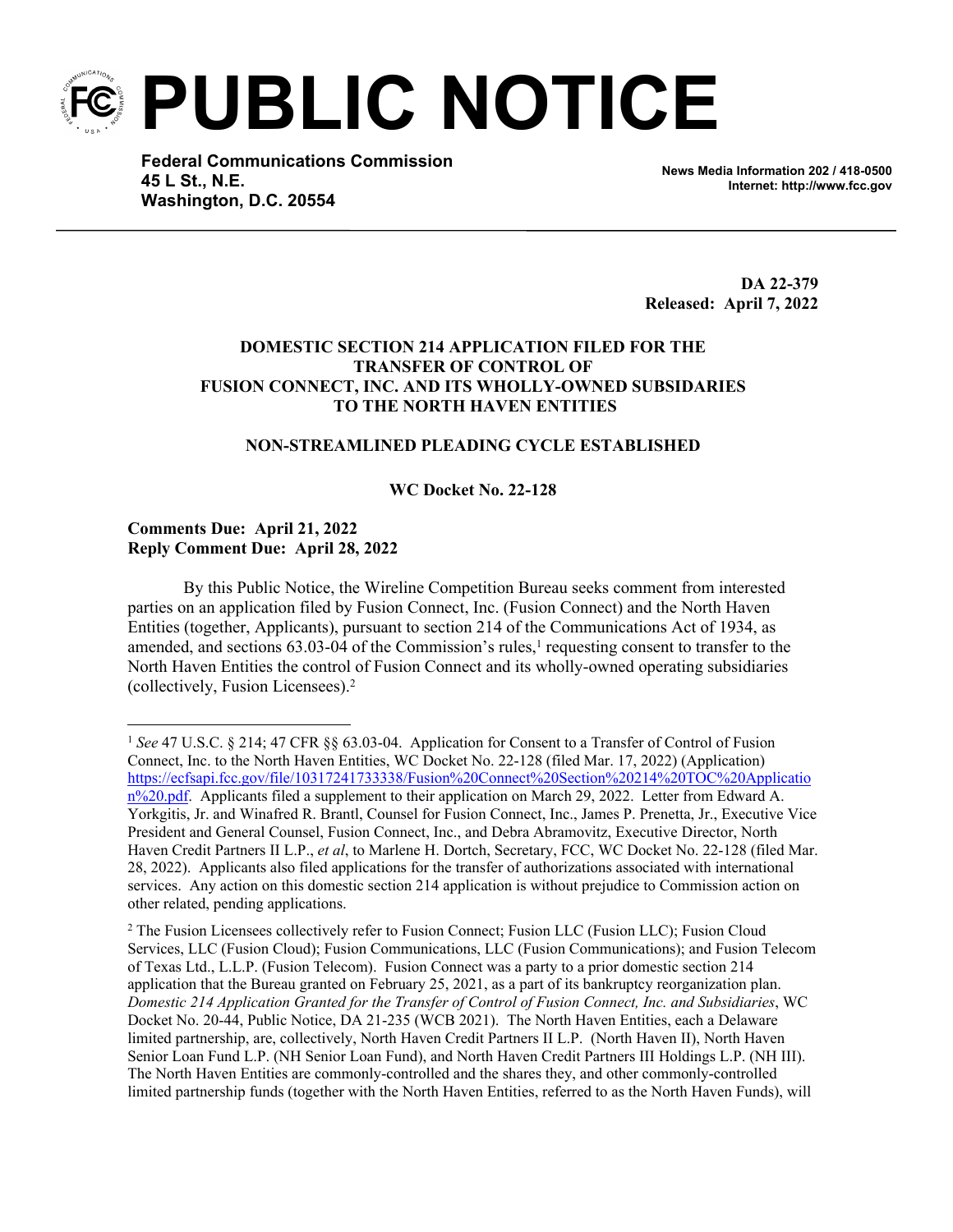Fusion Connect, a privately-held Delaware corporation, through the other Fusion Licensees, provides competitive telecommunications services and other services to business customers throughout the United States.<sup>3</sup> Fusion LLC, Fusion Cloud, Fusion Communications, and Fusion Telecom (all U.S. entities) each hold domestic section 214 authority to provide interstate and intrastate telecommunications services in multiple states.<sup>4</sup> Currently, no person or entity holds *de jure* or *de facto* control of Fusion Connect.<sup>5</sup>

Applicants state that North Haven II and NH Senior Loan Fund currently hold approximately 11.04% of Fusion Connect's voting stock,<sup>6</sup> and, in combination with NH III, will post-transaction acquire *de jure* control of the Fusion Licensees.<sup>7</sup> The securities held or controlled by the North Haven Entities are under the common management of MS Capital Partners Adviser Inc. (MS Capital Partners Advisor), a Delaware corporation, in its capacity as investment manager to the North Haven Entities.<sup>8</sup> MS Capital Partners Advisor is a wholly-owned direct subsidiary of MS Holdings Incorporated (MS Holdings), a Delaware corporation.<sup>9</sup> MS Holdings is a whollyowned direct subsidiary of Morgan Stanley, a Delaware corporation.<sup>10</sup> Mitsubishi UFJ Financial Group, Inc. (MUFG), a Japanese bank and financial services institution, holds a 21.02% interest in Morgan Stanley.<sup>11</sup> Applicants state that "MUFG will not have any direct or indirect involvement in the day-to-day operations or activities of the Fusion Licensees or exercise control over the designation or nomination of directors to serve on the Board."<sup>12</sup> Applicants state that no person or entity that is not affiliated with Morgan Stanley or MUFG will "have a direct or indirect ownership or controlling interest in Fusion Connect and the other Fusion Licensees of 10% or more pursuant to the Commission's ownership attribution rules."<sup>13</sup> Applicants further state that Morgan Stanley is affiliated with Channel 51 License Co. LLC, a wireless license holder, and Cablevision Lightpath LLC, which provides competitive telecommunications services, fiber-based services, and other

<sup>3</sup> Application at 5.

4 *Id*. at 5-6.

5 *Id*. at 1-2.

6 *Id*. at 3, 8.

7 *Id*. at 3 and Attach. 1 (Identification of Ten Percent or Greater Equity and Voting Interest Holders Post-Transaction) at 26-27.

8 *Id*. at Attach. 1 at 27.

9 *Id*. at 6-7 and Attach. 1 at 26-27.

<sup>10</sup> *Id.* at Attach. 1 at 26-27. MS Holdings wholly-owns and controls MS Credit Partners II GP Inc. and MS Credit Partners III GP Inc., which are the general partners of MS Credit Partners II GP L.P. and MS Credit Partners III GP L.P., respectively, which are themselves the general partners of North Haven II and NH III, respectively, the two North Haven Entities with disclosable direct interests in Fusion Connect. *Id*. at 7.

<sup>11</sup> *Id*. at Attach. 1 at 27, 31.

<sup>12</sup> *Id*. at 16.

<sup>13</sup> *Id.* at Attach. 1 at 28. Applicants provided additional information on the Morgan Stanley Entities that will hold direct ownership interests in Fusion Connect and which are commonly managed by MS Capital Partners Adviser. *Id*. at Attach. 1 at 28-31.

hold are commonly managed. Application at n.1. The complete group of affiliated entities that will have shares in Fusion Connect are referred to as the North Haven Funds. *Id*. at n.7.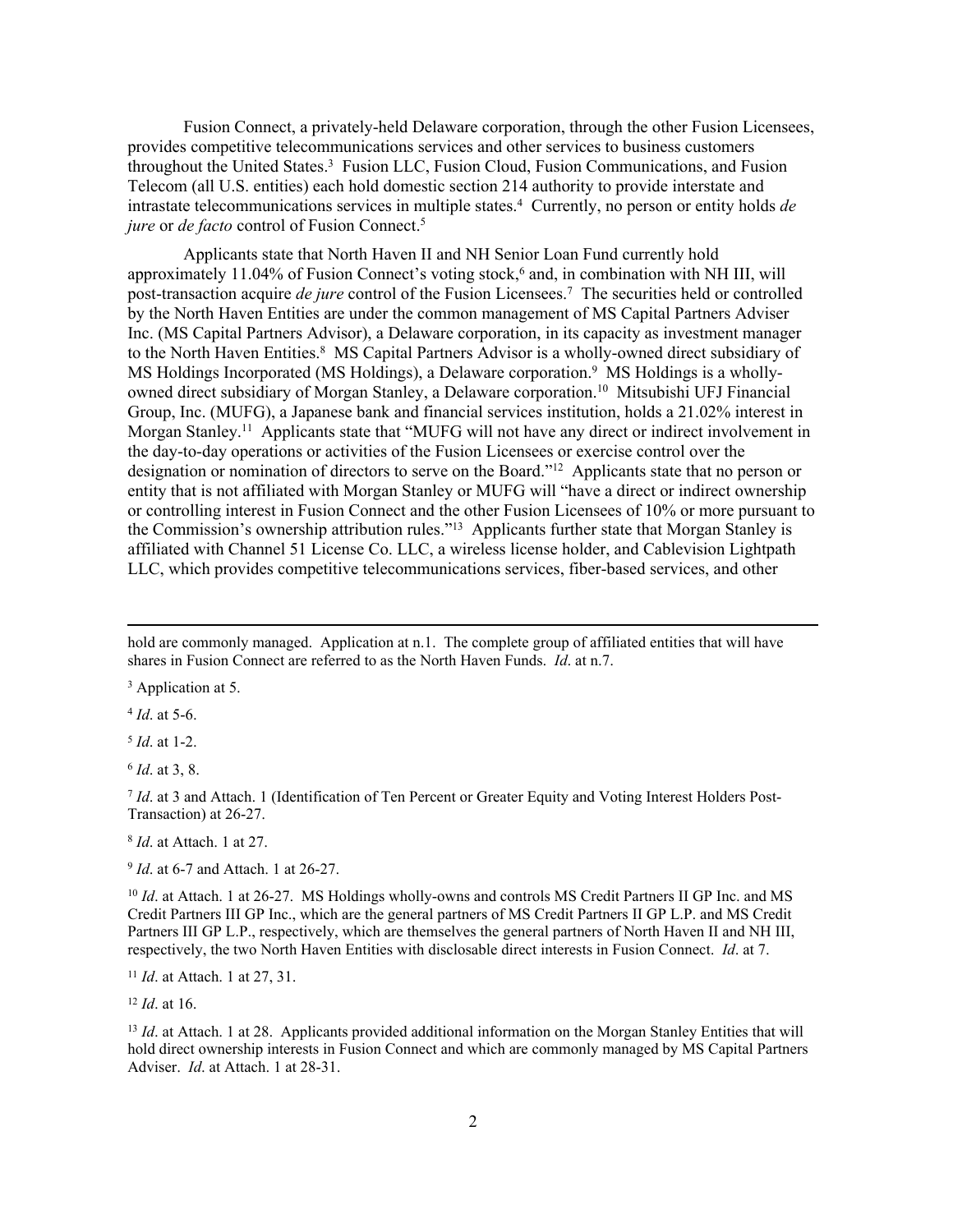services in New York and in the northeastern United States, including in some of the same geographic areas served by the Fusion Licensees.<sup>14</sup>

According to Applicants, "subject to receipt of all required regulatory approvals, the North Haven Entities will obtain control of the Fusion Licensees due to the following simultaneous events: (1) certain of the North Haven Funds will exercise options that they secured from several stockholders of Fusion Connect (the 'Option Agreements') to purchase those stockholders' shares of Fusion Connect's common stock (the 'Common Stock'); (2) additional voting rights associated with Fusion Connect's Series A Preferred Stock (the 'Series A Preferred Stock'), will activate; (3) Fusion Connect's non-voting Series B Preferred Stock (the 'Series B Preferred Stock') will convert into newly issued shares of Common Stock; and (4) the holders of three tranches of warrants (the 'Warrants') issued by Fusion in January 2022 will have the right to exercise those Warrants and purchase additional, newly issued, shares of Common Stock (collectively, with (1), (2) and (3), the 'Transaction')."<sup>15</sup>

Fusion Connect and its wholly-owned operating subsidiaries will merge with and into the North Haven Entities.<sup>16</sup> The North Haven Entities' voting interests in Fusion Connect, collectively managed by MS Capital Partners Adviser, will thereby increase from 11.04% to more than 50%.<sup>17</sup> Specifically, Applicants state that "in total, MS Capital Partners Adviser will manage, post-close, approximately 82.65% of Fusion Connect's voting equity, held directly by the North Haven Funds.<sup>18</sup> The North Haven Funds will delegate to MS Capital Partners Adviser, as investment manager, the full authority to acquire, dispose of, and vote the securities held by the North Haven Funds, including their current and post-transaction shares in Fusion Connect.<sup>19</sup>

 Applicants contend that the proposed transaction will serve the public interest, convenience and necessity.<sup>20</sup> They assert that, post-consummation, the Fusion Licensees will continue to "provide a comprehensive suite of advanced solutions to existing and future customers, without diminishment or interruption."<sup>21</sup> They maintain that the proposed transaction will not raise anticompetitive concerns.<sup>22</sup>

Referral to Executive Branch Agencies. Through this Public Notice, pursuant to Commission practice, the Application and the associated international application, ITC-T/C-20220317-00038, are being referred to the relevant Executive Branch agencies for their views on

<sup>16</sup> *Id.*

<sup>17</sup> *Id*.

- <sup>21</sup> *Id*. at 12.
- <sup>22</sup> *Id*. at 14.

<sup>&</sup>lt;sup>14</sup> *Id.* at 13-15 (stating that the New York and Boston metropolitan areas served by Cablevision Lightpath and Fusion Connect are served by other competitors, including incumbent providers).

<sup>&</sup>lt;sup>15</sup> *Id.* at 3-4. According to Applicants, even if the equity holder Warrants are excluded, the North Haven Entities will have *de jure* control of the Fusion Licensees post-transaction. *Id*. at 4 and n.32.

<sup>18</sup> *Id*. at 3, n.11, and Attach. 1 at 30.

<sup>19</sup> *Id.* at 3.

<sup>20</sup> *Id*. at 12-17.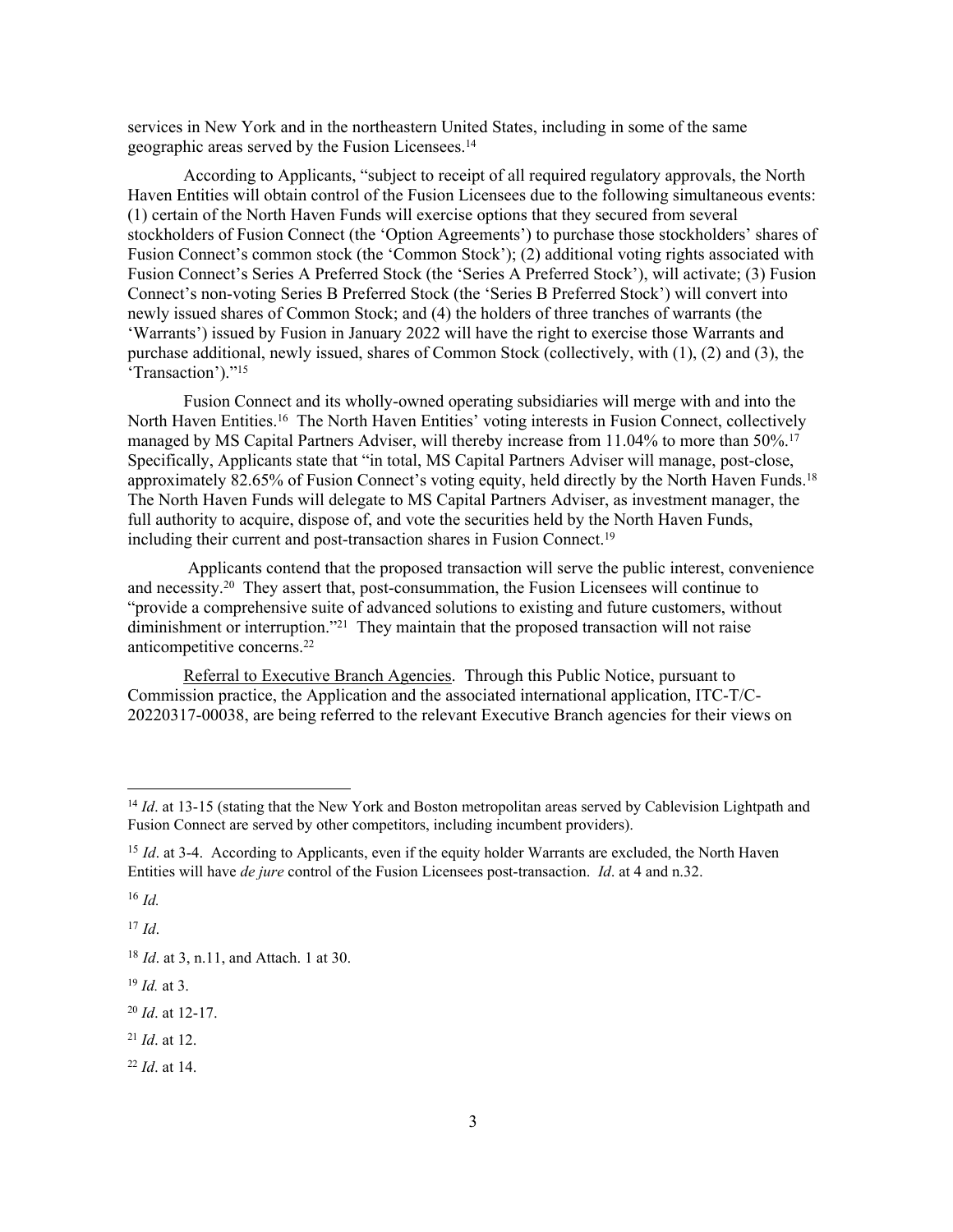any national security, law enforcement, foreign policy, or trade policy concerns related to the foreign ownership of the Applicants.<sup>23</sup>

Domestic Section 214 Application Filed for the Transfer of Control of Fusion Connect, Inc. and its Wholly-Owned Subsidiaries to The North Haven Entities, WC Docket No. 22-128 (filed Mar. 17, 2022).

### **GENERAL INFORMATION**

The application identified herein has been found, upon initial review, to be acceptable for filing. The Commission reserves the right to return any application if, upon further examination, it is determined to be defective and not in conformance with the Commission's rules and policies.

Interested parties may file comments **on or before April 21, 2022**, and reply comments **on or before April 28, 2022**. Comments may be filed using the Commission's Electronic Comment Filing System (ECFS) or by paper.

- Electronic Filers: Comments may be filed electronically by accessing ECFS at <http://apps.fcc.gov/ecfs/> .
- **Paper Filers:** Parties who choose to file by paper must file an original and one copy of each filing. If more than one docket or rulemaking number appears in the caption of this proceeding, filers must submit two additional copies for each additional docket or rulemaking number.
	- Filings can be sent by commercial overnight courier or by first-class or overnight U.S. Postal Service mail.<sup>24</sup> All filings must be addressed to the Commission's Secretary, Office of the Secretary, Federal Communications Commission.
	- Commercial overnight mail (other than U.S. Postal Service Express Mail and Priority Mail) must be sent to 9050 Junction Drive, Annapolis Junction, MD 20701. U.S. Postal Service first-class, Express, and Priority mail must be addressed to 45 L Street, NE, Washington, DC 20554.

People with Disabilities: We ask that requests for accommodations be made as soon as possible in order to allow the agency to satisfy such requests whenever possible. Send an email to [fcc504@fcc.gov](mailto:fcc504@fcc.gov) or call the Consumer and Governmental Affairs Bureau at (202) 418-0530.

<sup>23</sup> 47 CFR § 1.40001. *See Process Reform for Executive Branch Review of Certain FCC Applications and Petitions Involving Foreign Ownership,* IB Docket 16-155, Report and Order, 35 FCC Rcd 10927 (2020), Erratum (Appendix B — Final Rules), DA 20-1404 (OMD/IB rel. Nov. 27, 2020). *See also Rules and Policies on Foreign Participation in the U.S. Telecommunications Market; Market Entry and Regulation of Foreign- Affiliated Entities*, IB Docket Nos. 97-142 and 95-22, Report and Order and Order on Reconsideration, 12 FCC Rcd 23891, 23918-19, paras. 61-63 (1997) (*Foreign Participation Order*), recon. denied, 15 FCC Rcd 18158 (2000).

<sup>&</sup>lt;sup>24</sup> Effective March 19, 2020, and until further notice, the Commission no longer accepts any hand or messenger delivered filings. This is a temporary measure taken to help protect the health and safety of individuals, and to mitigate the transmission of COVID-19. *See FCC Announces Closure of FCC Headquarters Open Window and Change in Hand-Delivery Policy*, Public Notice, 35 FCC Rcd 2788 (OS 2020).